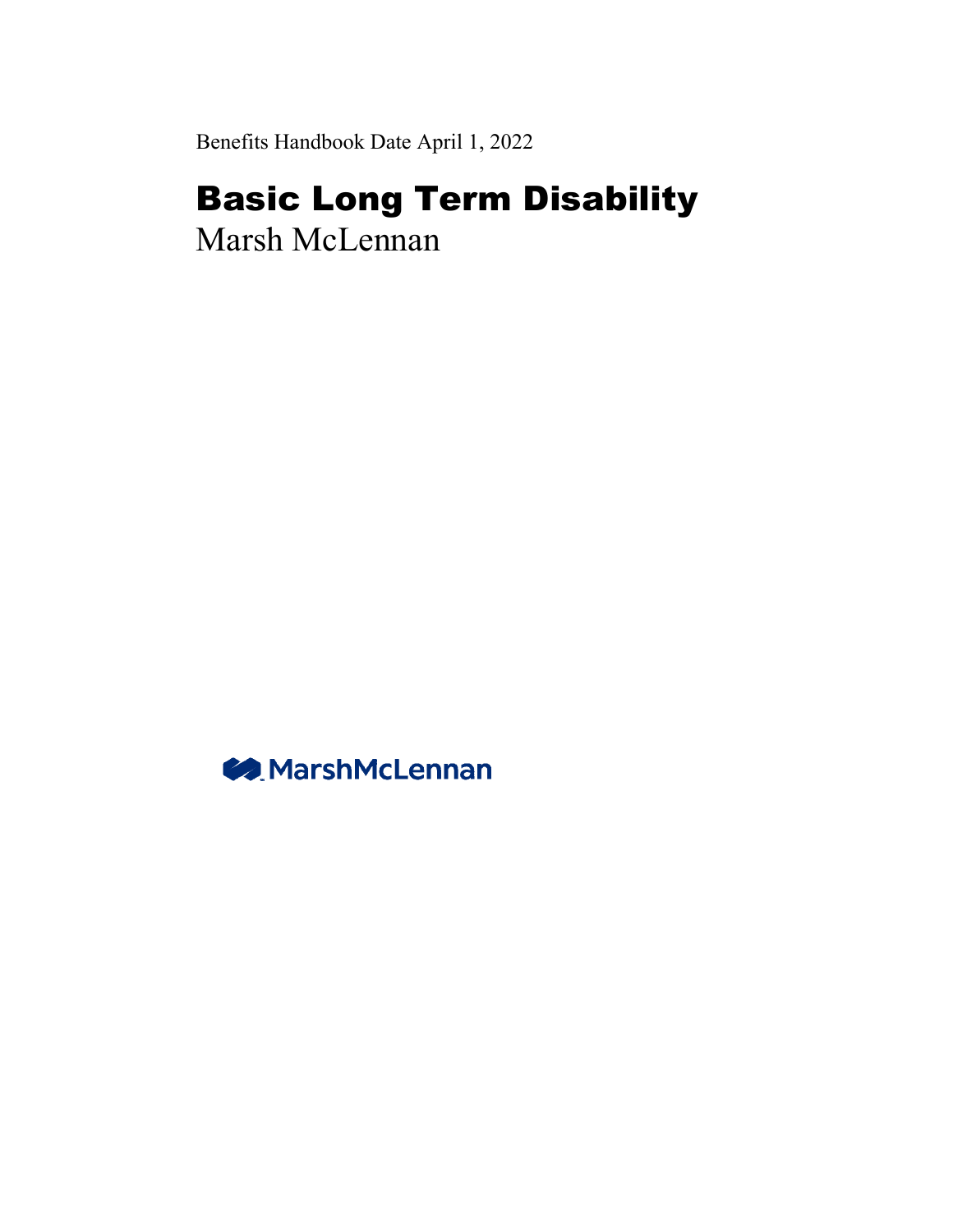# Basic Long Term Disability

*This Plan provides you with income in case you can't work for an extended period of time because of an injury or illness. Benefits under Marsh & McLennan Companies' Basic and Optional Long Term Disability Plans are based on your "pre-disability earnings" (e.g. annual base salary, excluding overtime, bonuses, commissions and other extra compensation) in effect prior to your date of disability, up to a maximum covered annual base salary of \$520,000. If you are approved to receive the Basic Long Term Disability benefit, the Plan provides you with a monthly benefit of 40% of your pre-disability earnings up to a maximum monthly benefit of \$17,333. The Company provides* 

#### SPD and Plan Document

This section provides a summary of the Basic Long Term Disability Plan (the "Plan") as of January 1, 2022. This section, together

with the *Administrative Information* section and the applicable section about participation, forms the Summary Plan Description and plan document of the Plan.

*you with this basic coverage, and you can choose to purchase additional optional coverage under the Optional Long Term Disability Plan and, if you are eligible, under the Long Term Disability Bonus Income Plan.* 

#### A Note about ERISA

The Employee Retirement Income Security Act of 1974 (ERISA) is a federal law that governs many employer-sponsored plans including this one. Your ERISA rights in connection with this Plan are detailed in the *Administrative Information* section.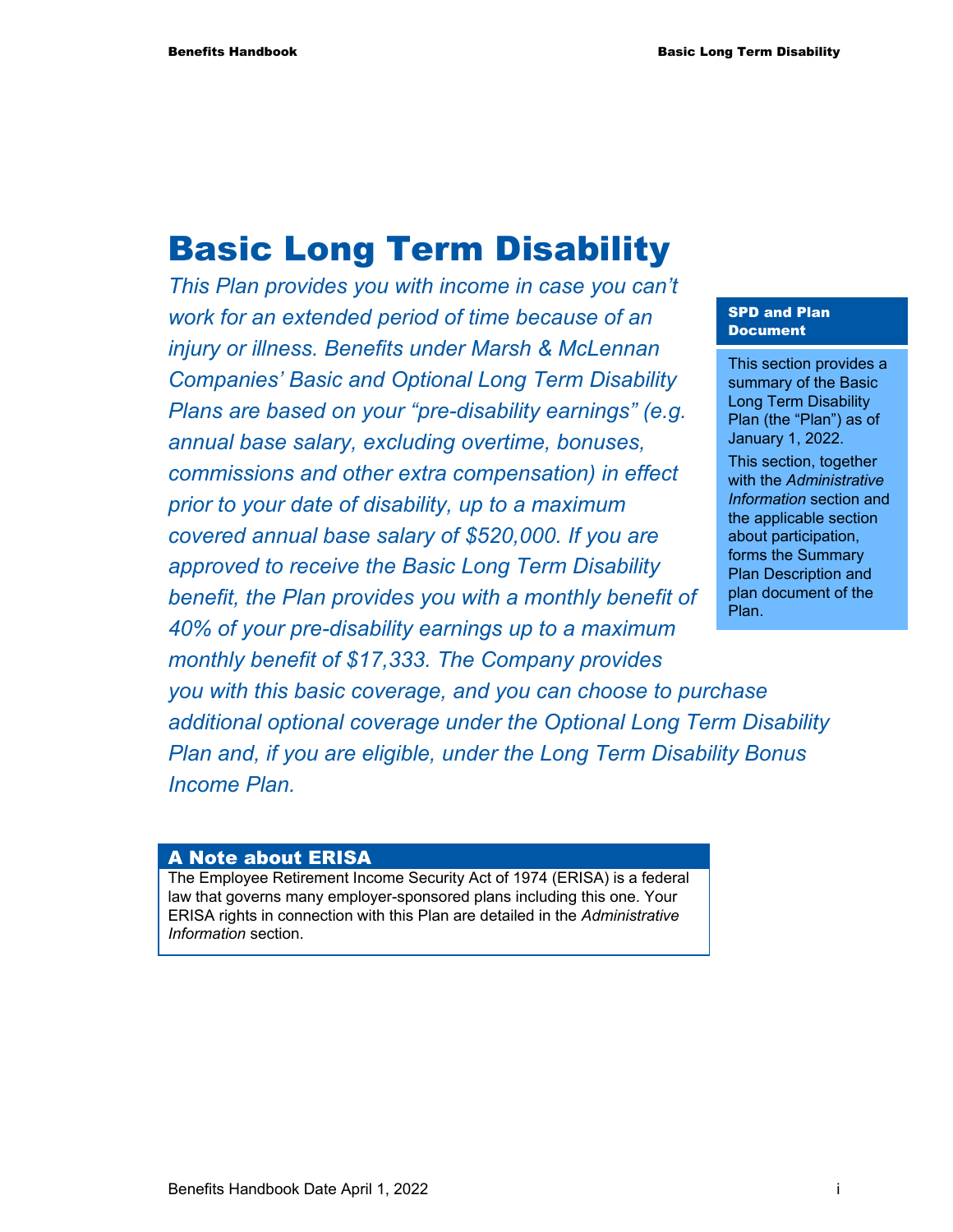# **Contents**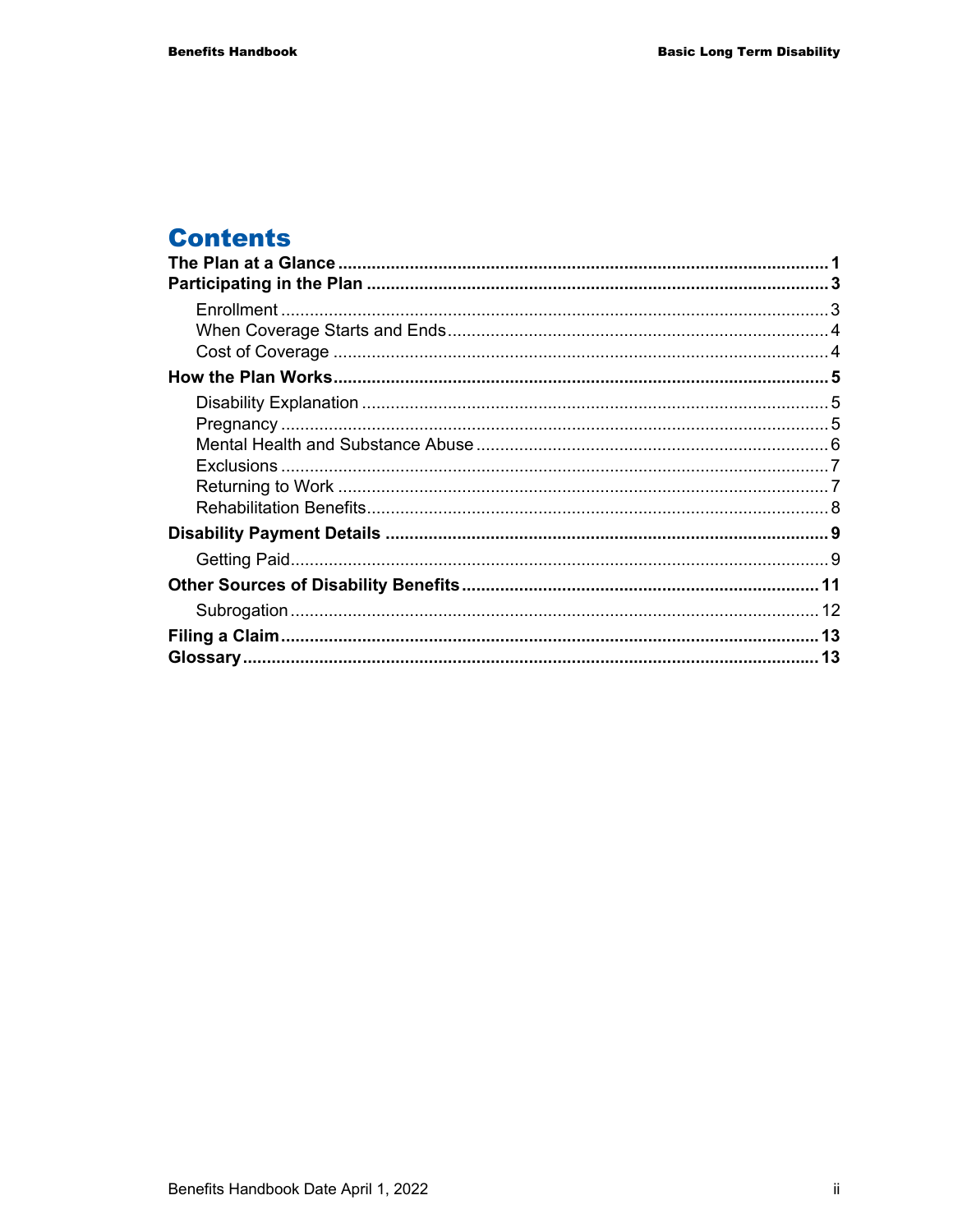# The Plan at a Glance

| <b>Plan Feature</b><br><b>Highlights</b>    |                                                                                                                                                                                                                                                                                                                                                                                                                                                                                                                                                                                                                                                          |
|---------------------------------------------|----------------------------------------------------------------------------------------------------------------------------------------------------------------------------------------------------------------------------------------------------------------------------------------------------------------------------------------------------------------------------------------------------------------------------------------------------------------------------------------------------------------------------------------------------------------------------------------------------------------------------------------------------------|
| <b>How the Plan</b><br><b>Works</b>         | The Plan automatically gives you a benefit that is 40% of your monthly<br>a.<br>pre-disability earnings (annual base salary, excluding overtime,<br>bonuses, commissions and other extra compensation), up to a monthly<br>maximum benefit of \$17,333. This means that if you have an approved<br>disability, you will receive this amount for the approved duration of your<br>disability less any applicable offsets. Your benefit may be reduced by<br>other disability income benefits (as described in "Other Sources of<br>Disability Benefits" on page 11), and federal tax withholding.<br>See "How the Plan Works" on page 5 for details.<br>ш |
| <b>Eligibility</b>                          | If you are an employee of Marsh & McLennan Companies or any<br><b>I</b><br>subsidiary or affiliate of Marsh & McLennan Companies and you meet<br>the eligibility requirements, you become eligible on your eligibility date.<br>See "Participating in the Plan" on page 3 for details.<br>ш                                                                                                                                                                                                                                                                                                                                                              |
| <b>Enrollment</b>                           | You do not need to enroll in Basic Long Term Disability Plan coverage.<br>ш<br>You are automatically enrolled in the Plan on your eligibility date.<br>See "Participating in the Plan" on page 3 for details.<br>ш                                                                                                                                                                                                                                                                                                                                                                                                                                       |
| <b>Evidence of</b><br><b>Insurability</b>   | You do not need to provide Evidence of Insurability to get coverage in<br>ш<br>Basic Long Term Disability.                                                                                                                                                                                                                                                                                                                                                                                                                                                                                                                                               |
| <b>Cost of Coverage</b>                     | You do not pay anything for your basic long term disability coverage.<br>ш<br>Marsh McLennan pays the entire cost.                                                                                                                                                                                                                                                                                                                                                                                                                                                                                                                                       |
| <b>Disability Payment</b><br><b>Details</b> | Your long term disability benefit is based on your pre-disability earnings<br>ш<br>in effect before you become disabled up to a maximum covered annual<br>base salary of \$520,000.                                                                                                                                                                                                                                                                                                                                                                                                                                                                      |
|                                             | Your payments under the Basic Long Term Disability Plan will begin<br>ш<br>after 26 weeks of an approved disability. Prior to this time, you may be<br>able to receive benefit payments from:<br>the Short Term Disability Plan                                                                                                                                                                                                                                                                                                                                                                                                                          |
|                                             | your Company's sick pay policy.<br>However, there are exceptions to the normal payment period if:<br>ш<br>your disability starts on, or after, age 62.                                                                                                                                                                                                                                                                                                                                                                                                                                                                                                   |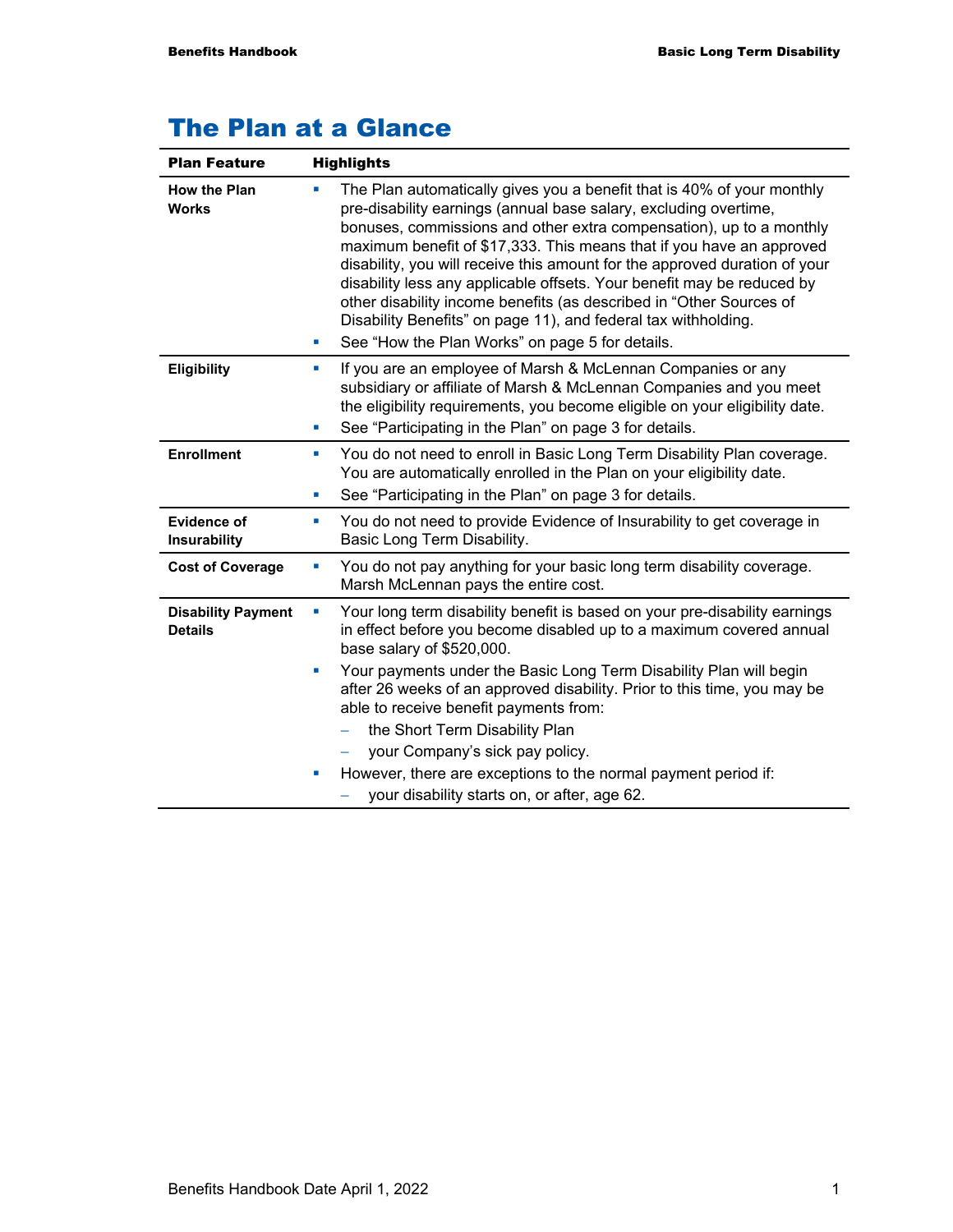| <b>Plan Feature</b> | <b>Highlights</b>                                                                                                                    |
|---------------------|--------------------------------------------------------------------------------------------------------------------------------------|
| Contact             | For more information, contact:                                                                                                       |
| Information         | The Hartford Life and Accident Insurance Company<br>P.O. Box 14306<br>Lexington, KY 40512-4306                                       |
|                     | Phone: +1 866 432 6727<br>Fax: +1 866 411 5613                                                                                       |
|                     | For claims appeal, contact:                                                                                                          |
|                     | The Hartford Life and Accident Insurance Company<br><b>Appeals Unit</b><br>P.O. Box 14087<br>Lexington, KY 40512-4087                |
|                     | Fax: +1 855 339 7249                                                                                                                 |
|                     | Marsh McLennan does not administer this Plan. The Hartford Life and<br>Accident Insurance Company's decisions are final and binding. |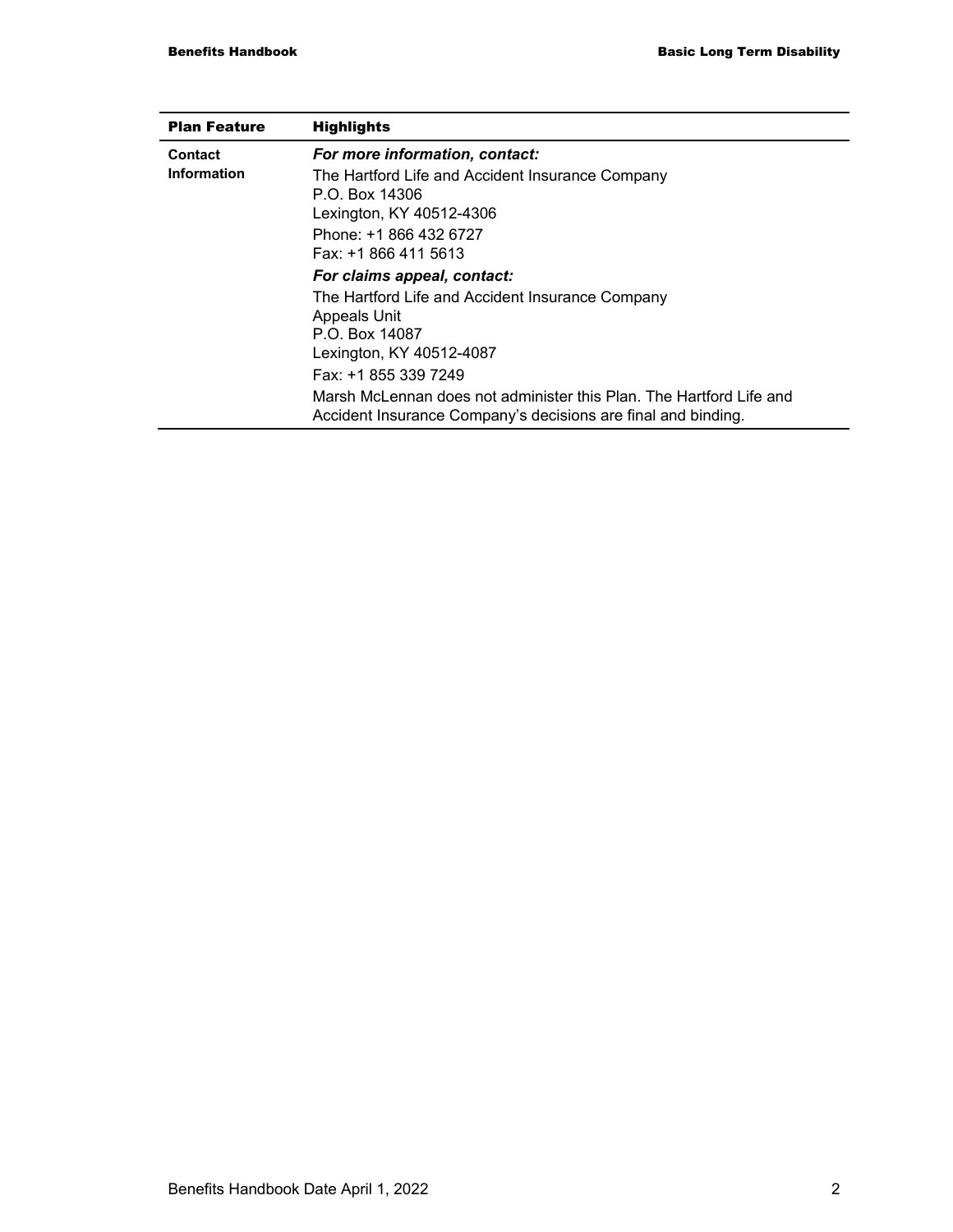# Participating in the Plan

# *Eligibility*

If you are an employee of Marsh & McLennan Companies or any subsidiary or affiliate of Marsh & McLennan Companies and you meet the requirements set forth below, you become eligible on your eligibility date.

# *Eligibility Requirements*

# *Marsh & McLennan Companies Employees (other than MMA)*

You are eligible if you are an employee classified on payroll as a US regular employee of Marsh & McLennan Companies or any subsidiary or affiliate of Marsh & McLennan Companies (other than Marsh & McLennan Agency LLC and any of its subsidiaries (MMA)).

Individuals who are classified on payroll as temporary employees or who are compensated as independent contractors are not eligible to participate.

# *MMA Employees*

You are eligible if you are an employee classified on payroll as a US regular employee of Marsh & McLennan Agency LLC – Corporate (MMA-Corporate), Marsh & McLennan Agency LLC – Northeast (MMA-Northeast), Marsh & McLennan Agency LLC – Alaska (MMA-Alaska) or Marsh & McLennan Agency LLC, Private Client Services – National Region (MMA PCS – National).

Individuals who are classified on payroll as temporary employees or who are compensated as independent contractors are not eligible to participate.

# *Your Eligibility Date*

There is no waiting period if you are Actively-At-Work. Your eligibility date is the first day you are Actively-At-Work on or after your date of hire.

# Enrollment

You do not need to enroll in Basic Long Term Disability Plan coverage. You are automatically enrolled in the Plan on your eligibility date.

# *Do I have to provide Evidence of Insurability to get coverage from the Basic Long Term Disability Plan?*

No. You do not need to provide Evidence of Insurability.

#### "You," "Your," and "Employee"

As used throughout this plan summary, "employee", "you" and "your" always mean:

- For Marsh & **McLennan Companies** participants: a US regular employee of Marsh & McLennan Companies or any subsidiary or affiliate of Marsh & **McLennan** Companies (other than MMA).
- For MMA participants: a US regular employee of MMA-Corporate, MMA-Alaska, MMA-Northeast or Marsh & McLennan Agency LLC, Private Client Services – National Region (MMA PCS – National).

In addition, references in this section to Marsh & McLennan Companies mean Marsh McLennan.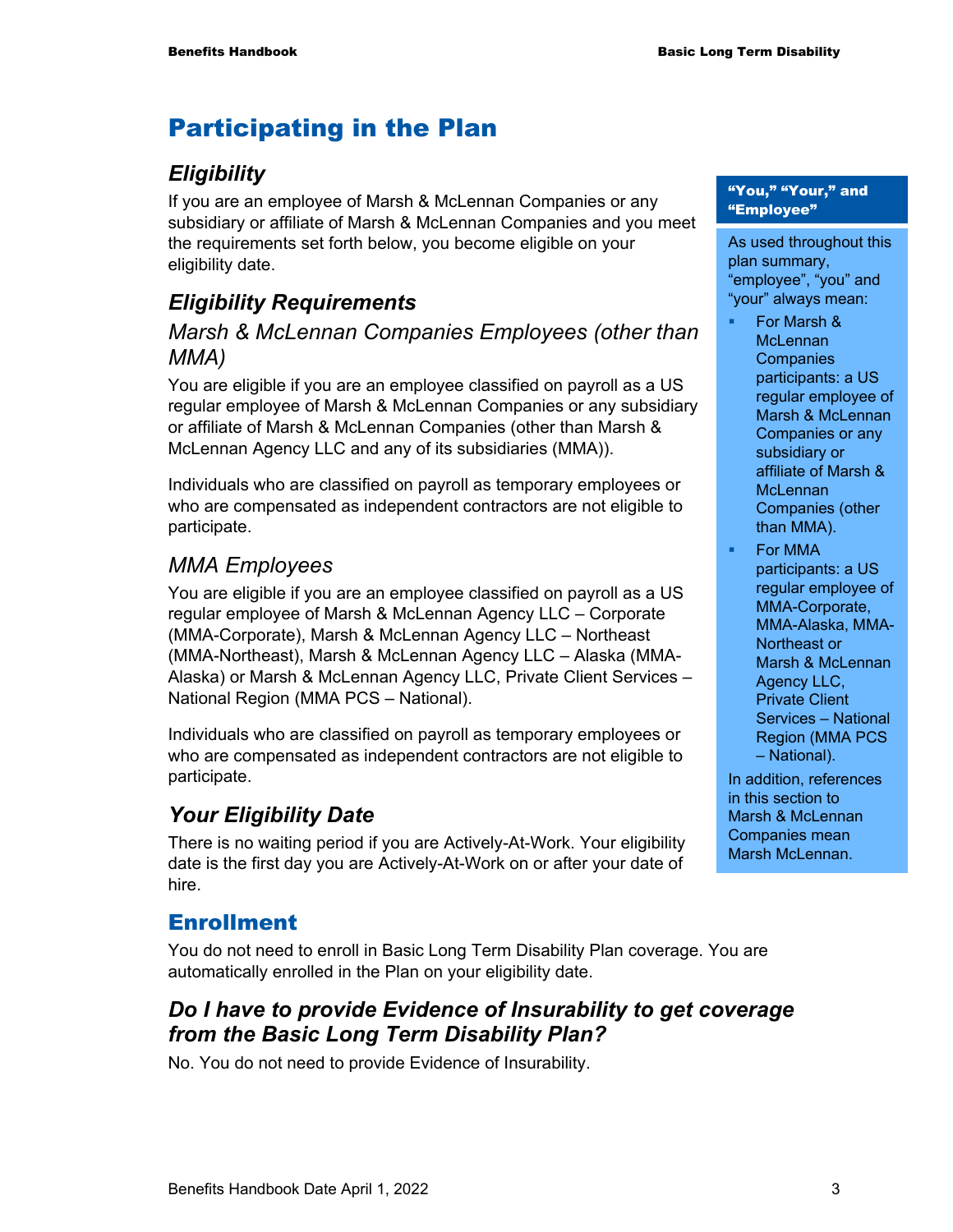# When Coverage Starts and Ends

### *When does coverage start?*

Your coverage begins on your eligibility date.

### *When does eligibility for coverage end?*

Your eligibility for coverage ends:

- $\blacksquare$  the date of your death
- the date the Plan is terminated
- **the date you no longer meet the eligibility requirements**
- the date you terminate your employment
- the date you commence an unpaid leave of absence.

# *If You Die*

Your Basic Long Term Disability Plan coverage ends on the date of your death. If you are receiving disability benefits under this plan, your last check will be prorated through the date of your death.

# *If You Are on an Authorized Unpaid Leave of Absence*

Your Basic Long Term Disability Plan coverage is suspended on the date you begin an unpaid leave of absence authorized by the Company. Coverage will resume on the date you return to active employment as a regular employee.

# *If You No Longer Satisfy the Plan's Eligibility Requirements*

Your Basic Long Term Disability Plan coverage ends on the date you no longer satisfy the plan's eligibility requirements.

# *Converting to an Individual Plan*

The Basic Long Term Disability Plan does not offer conversion privileges. You cannot convert this disability plan benefit to an individual policy when you are no longer eligible for coverage

# Cost of Coverage

### *Do I have to pay for coverage?*

You do not pay anything for your basic long term disability coverage. Marsh McLennan pays the entire cost.

# *Taxes*

### *Do I pay taxes on the long term disability payments I receive?*

Any Basic Long Term Disability Plan benefit you receive is taxable. You may elect to have federal taxes withheld. If you do not make an election, applicable withholding for federal taxes will automatically be made from your benefit. There is no withholding for state or local taxes unless they are mandated by your state of residence.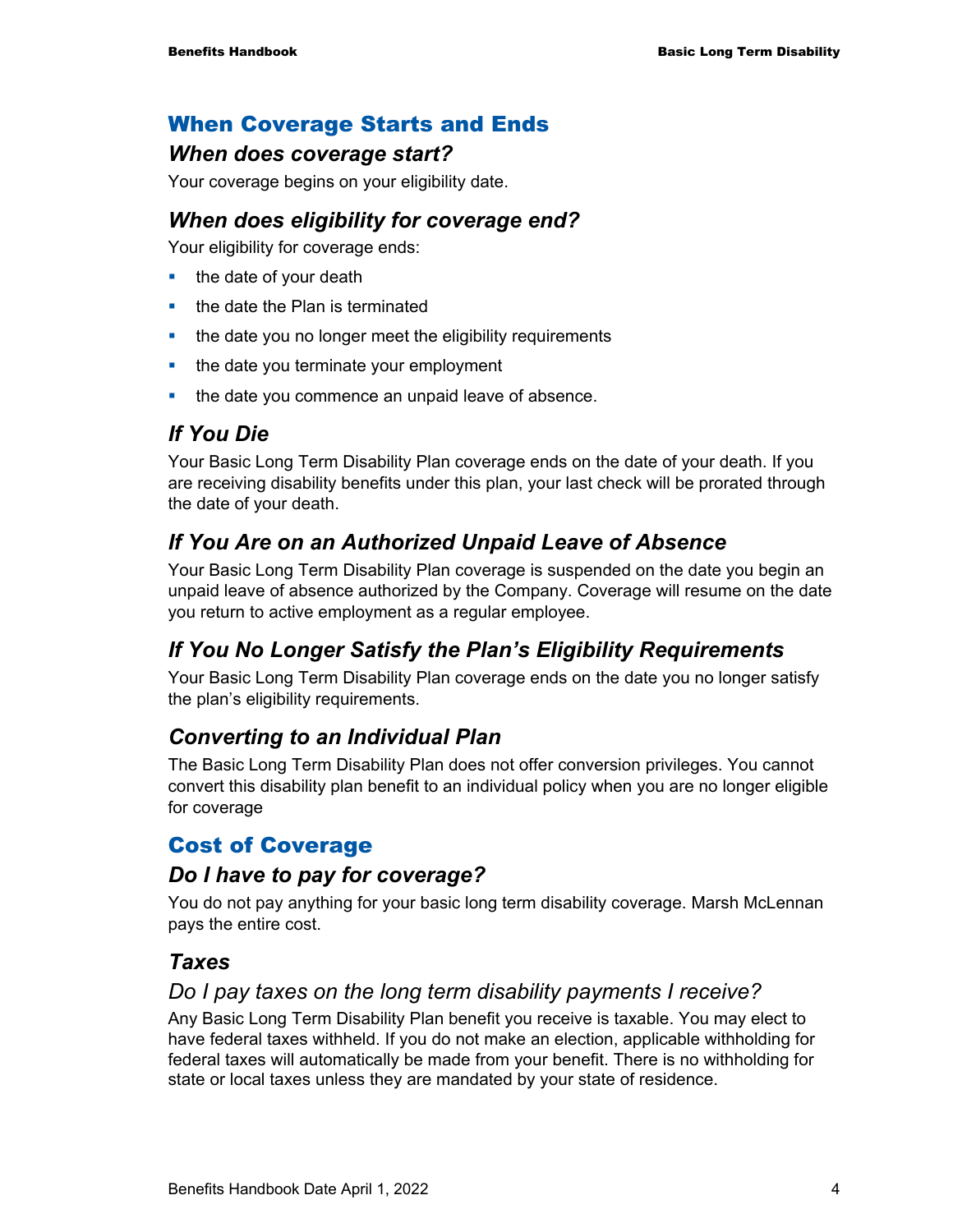# How the Plan Works

The Plan automatically gives you a benefit that is 40% of your monthly pre-disability earnings, up to a maximum monthly benefit of \$17,333. This means that if you have an approved disability, you will receive this amount for the approved duration of your disability. Your benefit may be reduced by other disability income benefits (as described in "Other Sources of Disability Benefits" on page 11), federal tax withholding and any applicable mandated state tax.

# Disability Explanation

# *What is the Plan's definition of disability?*

To be considered disabled, you must be "totally" disabled. During **the first 30 months of an approved disability** (including the first 26 weeks (six months) under the Short Term Disability Plan), you are considered totally disabled if you are unable to continuously perform the substantial and material duties of *your* present occupation (sometimes referred to as "your own occupation") because of an illness or injury, as long as you are not engaged in any other occupation or employment. Medical certification of disability is required, and you must be under the regular care of a licensed physician who is qualified to treat your condition.

The Plan's definition of total disability changes **after 30 continuous months of disability** payments (including the first 26 weeks (six months) under the Short Term Disability Plan). After this period, you are considered totally disabled and eligible for benefits if you are continuously unable to engage in duties of *any* substantial gainful employment for which you are reasonably qualified by education, training or experience (sometimes referred to as "any occupation"). You must be under the regular care of a licensed physician who is qualified to treat your condition.

You or your doctor may be asked periodically to provide proof of your continuing disability.

# **Pregnancy**

# *Will I receive Basic Long Term Disability Plan benefits if I am pregnant?*

You may be eligible for benefits from the Basic Long Term Disability Plan if your pregnancy, childbirth or any complications prevent you from performing your job for more than 26 weeks (six months). As with any disability, you must satisfy the requirements of an eligible disability, and your disability must be approved by the Claims Administrator.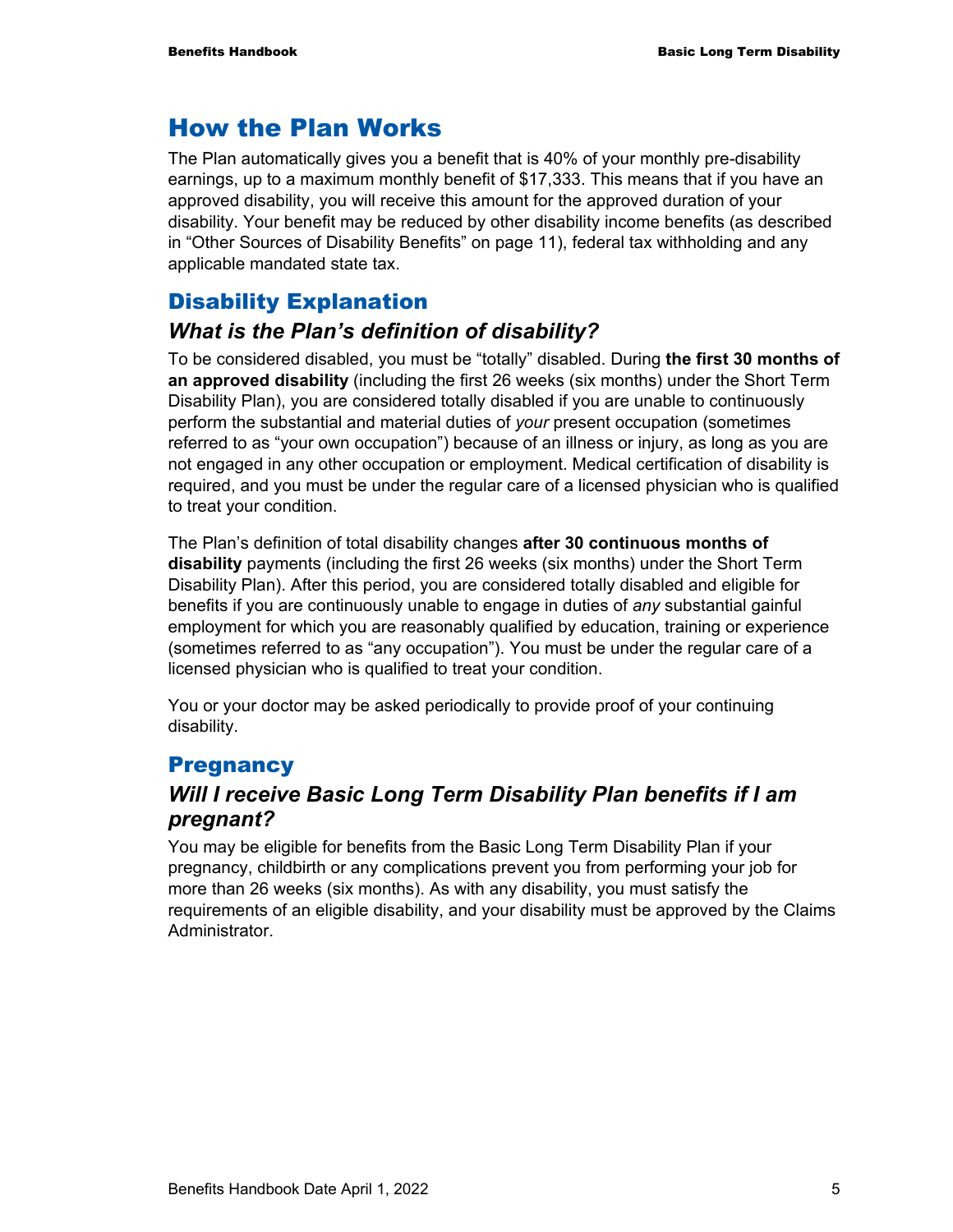### Mental Health and Substance Abuse

### *Mental Health*

# *Can I receive benefits from the Basic Long Term Disability Plan if I have a mental health condition?*

You may be eligible for benefits from the Basic Long Term Disability Plan if your mental health condition prevents you from performing your job. As with any disability, you must satisfy the requirements of an eligible disability, and your disability must be approved by the Claims Administrator.

# *Are benefits limited for mental health conditions?*

If you become disabled (as determined by the Claims Administrator) on or after January 1, 2006 because of a mental health condition that results from any cause, then, subject to all other Plan provisions, benefits will be payable:

- only for so long as you are confined in a hospital or other place licensed to provide medical care for the disabling condition; or
- when you are not so confined, a total of 24 months for all such disabilities during your lifetime.

Mental health condition means any psychological, behavioral or emotional disorder or ailment of the mind, including physical manifestations of psychological, behavioral or emotional disorders, but excluding demonstrable, structural brain damage.

The 24-month Long Term Disability benefit limit on non-confined treatment applies to both mental health and substance abuse conditions. The 24-month benefit limit is a combined mental health and substance abuse lifetime limit.

# *Substance Abuse*

# *Can I receive benefits under the Basic Long Term Disability Plan if I have a substance abuse problem?*

You may be eligible for benefits from the Basic Long Term Disability Plan if your substance abuse problem prevents you from performing your job. As with any disability, you must satisfy the requirements of an eligible disability, and your disability must be approved by the Claims Administrator.

### *Are benefits limited for substance abuse?*

If you become disabled (as determined by the Claims Administrator) on or after January 1, 2006 because of alcoholism or the non-medical use of narcotics, sedatives, stimulants, hallucinogens, or any other such substance then, subject to all other Plan provisions, benefits will be payable:

- only for so long as you are confined in a hospital or other place licensed to provide medical care for the disabling condition; or
- when you are not so confined, a total of 24 months for all such disabilities during your lifetime.

The 24-month Long Term Disability benefit limit on non-confined treatment applies to both mental health and substance abuse conditions. The 24-month benefit limit is a combined mental health and substance abuse lifetime limit.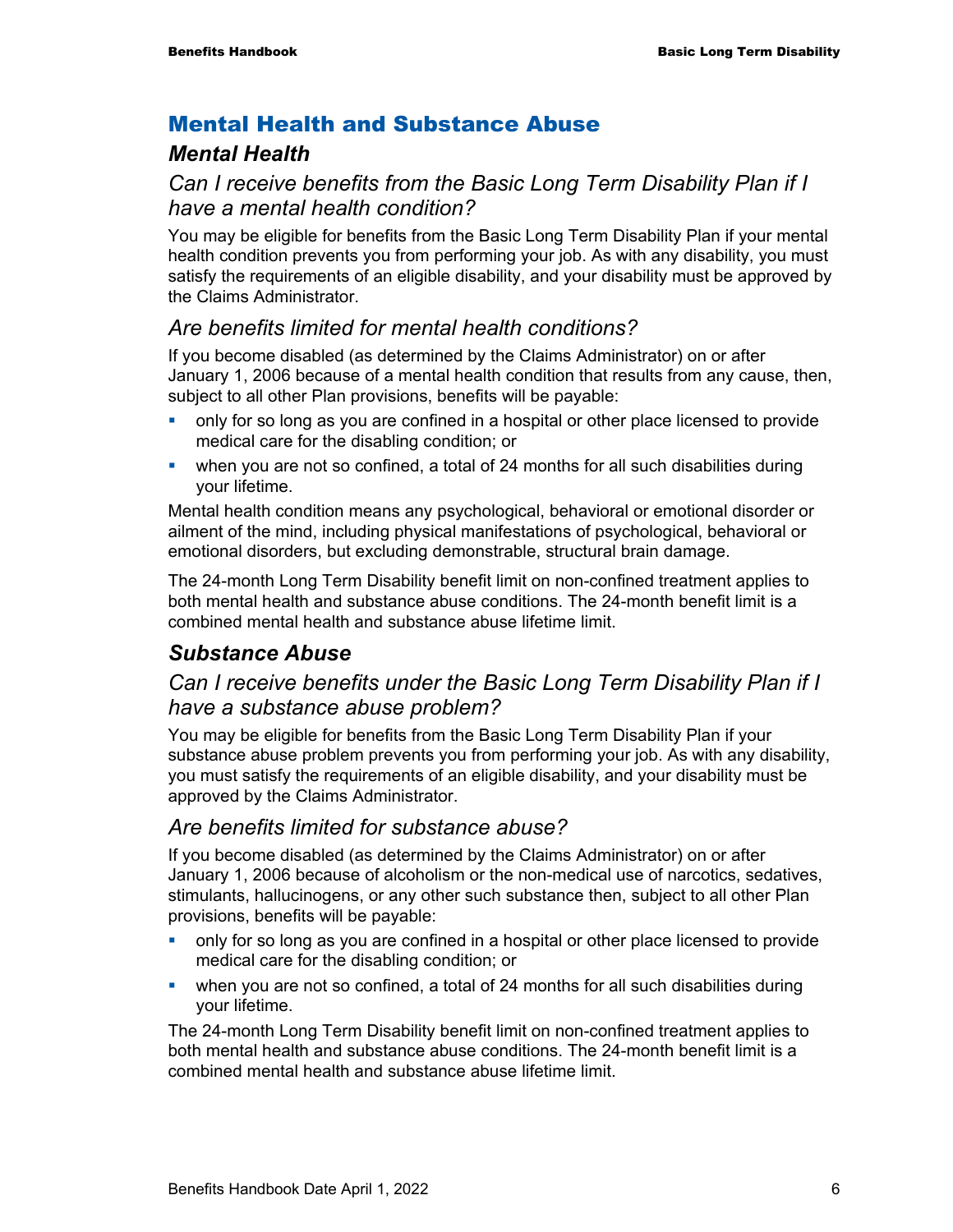## **Exclusions**

### *Are there any restrictions or exclusions?*

Yes, there are exclusions. Benefits will not be paid for:

- disabilities not treated by a licensed physician who is qualified to treat your condition
- **EXECUTE:** intentionally self-inflicted injuries
- disabilities as a result of declared or undeclared war or act of war
- disabilities as a result of the commission of a felony or attempt to commit a felony, or to which a contributing cause was your being engaged in an illegal occupation.

**Note:** Prior to July 1, 2006, a benefit is paid for disabilities as a result of declared or undeclared war or act of war outside the United States, Canada, Puerto Rico, Bermuda, Barbados, and the Cayman Islands for covered employees assigned on a temporary basis by the Company outside their country of regular employment, but no benefit is paid for disabilities as a result of voluntary participation in a riot.

# Returning to Work

## *Recurrent Disability*

If you return to work as an active full time employee during the 26 week (six-month) elimination period, you will be able to return as an active full time employee for up to 14 days without interrupting the 26 week (six-month) elimination requirement.

After your elimination period, if you return to work as an active full-time employee and have a recurrent disability that is due to the same cause or related cause up to six months of your return to work, then the period of disability prior to your return to work and the new period of recurrent disability will be considered one period of disability.

If you return to work for six months or more, any recurrence of disability will be treated as a new disability and a new elimination period and maximum duration of benefits will apply.

#### *How does the Plan work if I return to work part-time?*

If you remain disabled after the elimination period, however you return to work while you are disabled, then the benefit calculations are as follows:

For the following 12-month period; multiply your monthly pre-disability earnings by 40%, up to a maximum monthly benefit of \$17,333. Then add your current MONTHLY EARNINGS; if the sum exceeds your monthly pre-disability earnings, then determine the amount of excess by subtracting your monthly pre-disability earnings from the sum. This means that your monthly benefit and your current monthly earnings may provide an amount up to 100% of your pre-disability earnings.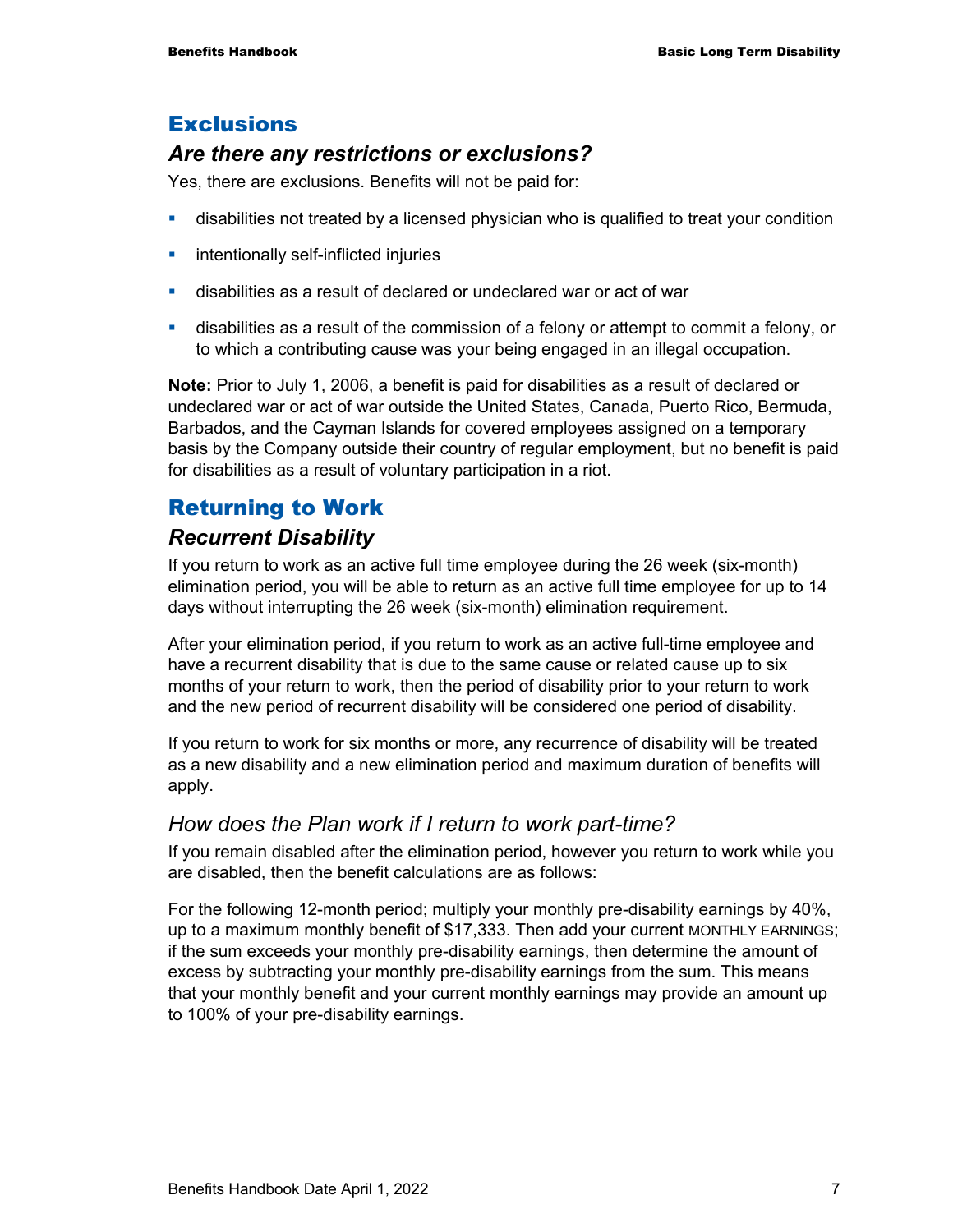For example, assume your monthly pre-disability earnings was \$6,000 (for a monthly benefit of \$2,400 (\$6,000  $\times$  40%)); you return to work part-time and receive monthly earnings in the amount of \$4,000. Add your monthly benefit of \$2,400 to your current monthly earnings of \$4,000, which equals \$6,400. Then subtract your monthly predisability earnings of \$6,000 from \$6,400 to determine an excess of \$400. Your monthly benefit would equal 100% your monthly pre-disability earnings of \$6,000.

# *How are benefits calculated after the 12th Monthly Benefit has been paid?*

After you have received a monthly benefit for a 12-month period, and you continue to be disabled and working, the following benefit calculation would apply:

Monthly Benefit =  $((A - B) \div A) \times C$ )

- A = Your monthly pre-disability earnings
- B = Your current monthly earnings
- C = The monthly benefit payable if you were totally disabled

# Rehabilitation Benefits

# *Explanation of Rehabilitation Employment*

### *What is vocational rehabilitation?*

Vocational rehabilitation is employment or services that prepare you, if disabled, to resume gainful employment. Vocational Rehabilitation Services are provided by the Claims Administrator. These services may include vocational testing or training, workplace modification, prosthesis, or job placement.

# *What is rehabilitation employment?*

Rehabilitation employment, which is part of a program of vocational rehabilitation that is approved by the Claims Administrator, is any gainful occupation or employment for wage or profit, provided such rehabilitative employment is performed during a period in which you are unable to fully perform your regular employment with the Company.

# *Explanation of Rehabilitation Benefits*

#### *What is a rehabilitation benefit?*

A rehabilitation benefit is an adjusted benefit that is paid if you are on long term disability and begin an approved program of rehabilitative employment to help you eventually return to full-time work.

The rehabilitative employment may or may not be full-time, and it may or may not be in the job you previously held.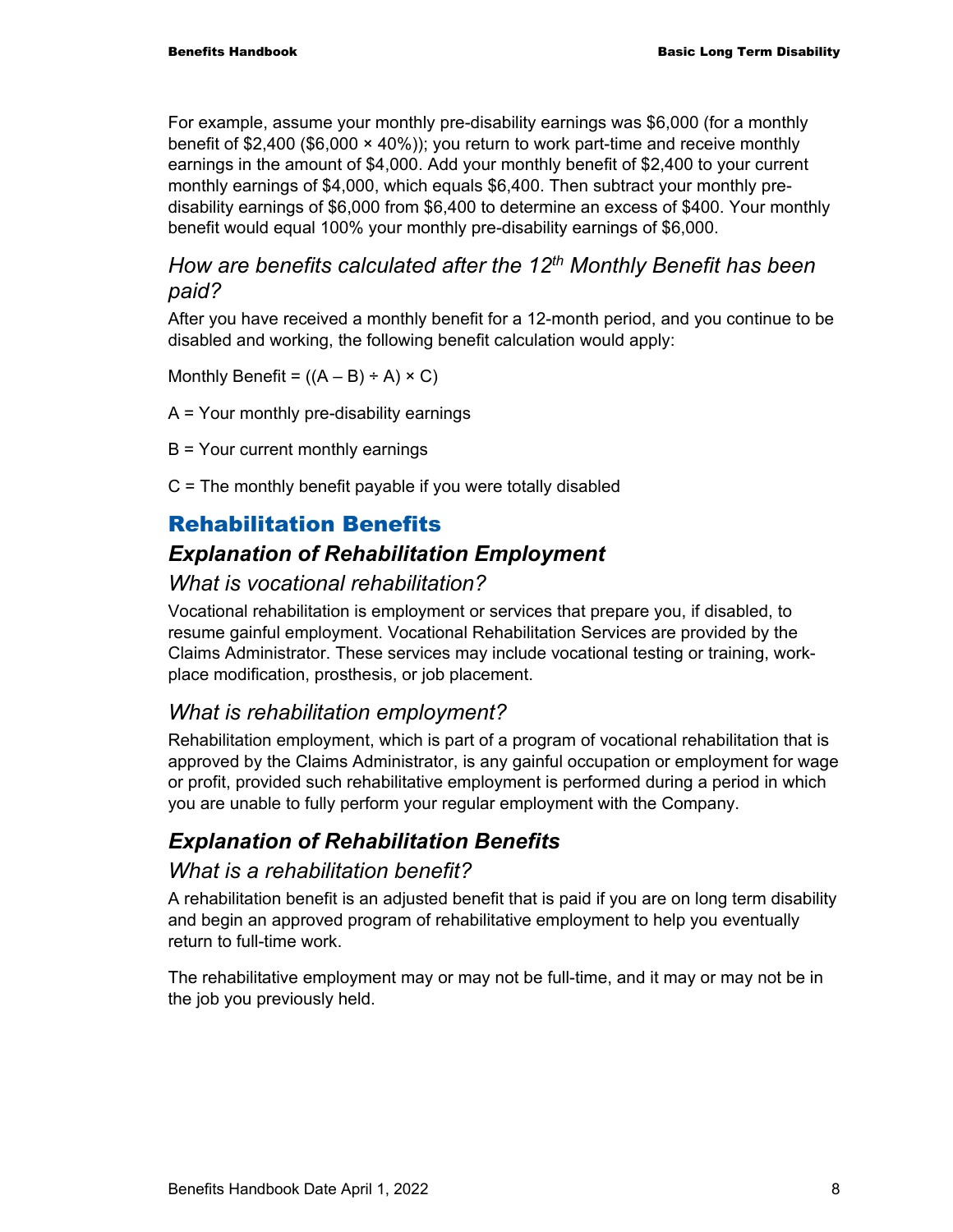### *What effect does rehabilitation employment have on my benefit under this plan?*

The Basic Long Term Disability Plan's disability benefits are reduced by rehabilitative employment.

Your Basic Long Term Disability Plan benefit will be reduced by 60% of the gross remuneration you receive from your rehabilitative employment. In no event can the total amount received from rehabilitative employment, and this or any other Company plan, exceed 100% of your pre-disability earnings.

# *How do I know if I am eligible for rehabilitation benefits?*

If you are receiving Basic Long Term Disability Plan benefits, you are eligible to participate in the rehabilitation program. The program is designed to meet your specific disability needs, and the Claims Administrator and your physician have to approve your participation in the program.

### *Is there a penalty for not participating in the work rehabilitation program?*

There is no penalty if you do not participate in the rehabilitation employment program.

# Disability Payment Details

# *What is considered pre-disability earnings for determining the amount of my disability benefit?*

Pre-disability earnings for the purpose of this Plan is your annual base salary (excluding overtime, bonuses, commissions, and other extra compensation) in effect prior to your date of disability, up to a maximum of \$520,000 per year, or \$43,333 per month. The maximum monthly benefit payment amount for the Plan is \$17,333 (\$43,333 x 40%).

# *Maximum Benefit*

The Plan's maximum monthly benefit amount is \$17,333.

# Getting Paid

Your payments under the Basic Long Term Disability Plan will begin after 26 weeks of an approved disability. Prior to this time, you may be able to receive benefit payments from:

- **the Short Term Disability Plan**
- **vour Company's sick pay policy.**

However, there are exceptions to the normal payment period if:

**v** your disability starts after age 62

The total combined amount received from the Basic Long Term Disability Plan, the Optional Long Term Disability Plan, rehabilitative or other employment, another employer's disability plan and any other income received as a result of your disability cannot be more than 100% of your monthly pre-disability earnings.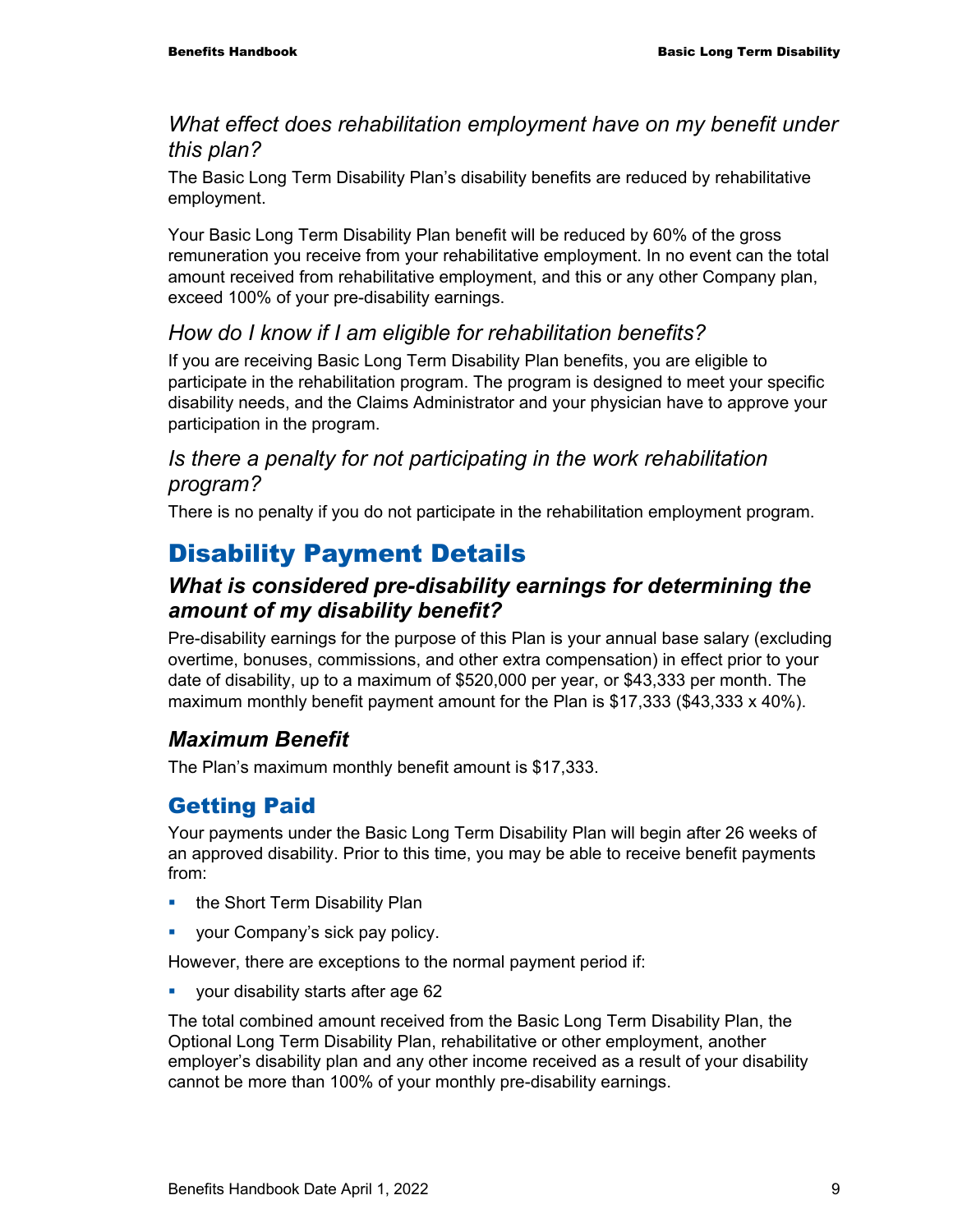## *How is the benefit payment amount for the Plan calculated?*

The benefit payment amount is calculated by multiplying your monthly pre-disability earnings times 40%. For example, if your monthly pre-disability earnings is \$10,000 (\$120,000 per year), your monthly benefit payment amount would be:  $$10,000 \times 40\% =$ \$4,000 monthly benefit payment.

Your benefit payment may be reduced by other disability income benefits (as described in "Other Sources of Disability Benefits" on page 11) and federal tax withholding.

# *Benefits Payment Method*

Benefits are paid by the Claims Administrator monthly by the end of the month that benefits are due, by either check or direct deposit to a bank account you designate. Your first long term disability payment will be provided after you have been approved for disability by the Claims Administrator, no earlier than the end of the month that benefits are due. If you elect to receive your benefit payment by check, your benefit payment will be mailed to your home address.

#### *How many benefit payments will I receive?*

You will receive separate benefit payments for the Basic Long Term Disability Plan benefit and the Optional Long Term Disability Plan benefit, if you participate in Optional Long Term Disability. Additionally, you may receive up to one additional benefit payment if your eligible pre-disability earnings exceed the IRS Compensation Limit under Section 401(a)(17).

# *Payment Period*

#### *When do payments end?*

Your payments will end on the first of the following to occur:

- the date you terminate employment
- the date you cease to be disabled (as determined by the Claims Administrator)
- $\blacksquare$  the date you die
- $\blacksquare$  the date you reach age 65 (if your birthday is on the first of the month. Otherwise, payments continue until the end of the month in which you reach age 65.), unless you become disabled on, or after, age 62 (see the "Benefit Schedule Based on Age" on page 11 for details)
- the date you reach the 24-month limit for disabilities that are the result of mental health and/or substance abuse, if you become disabled on or after January 1, 2006
- the date you are no longer under the regular care of a physician or refuse the Claims Administrator's request to submit to an examination by a physician
- **the date your current MONTHLY EARNINGS exceed 80% of your pre-disability earnings.**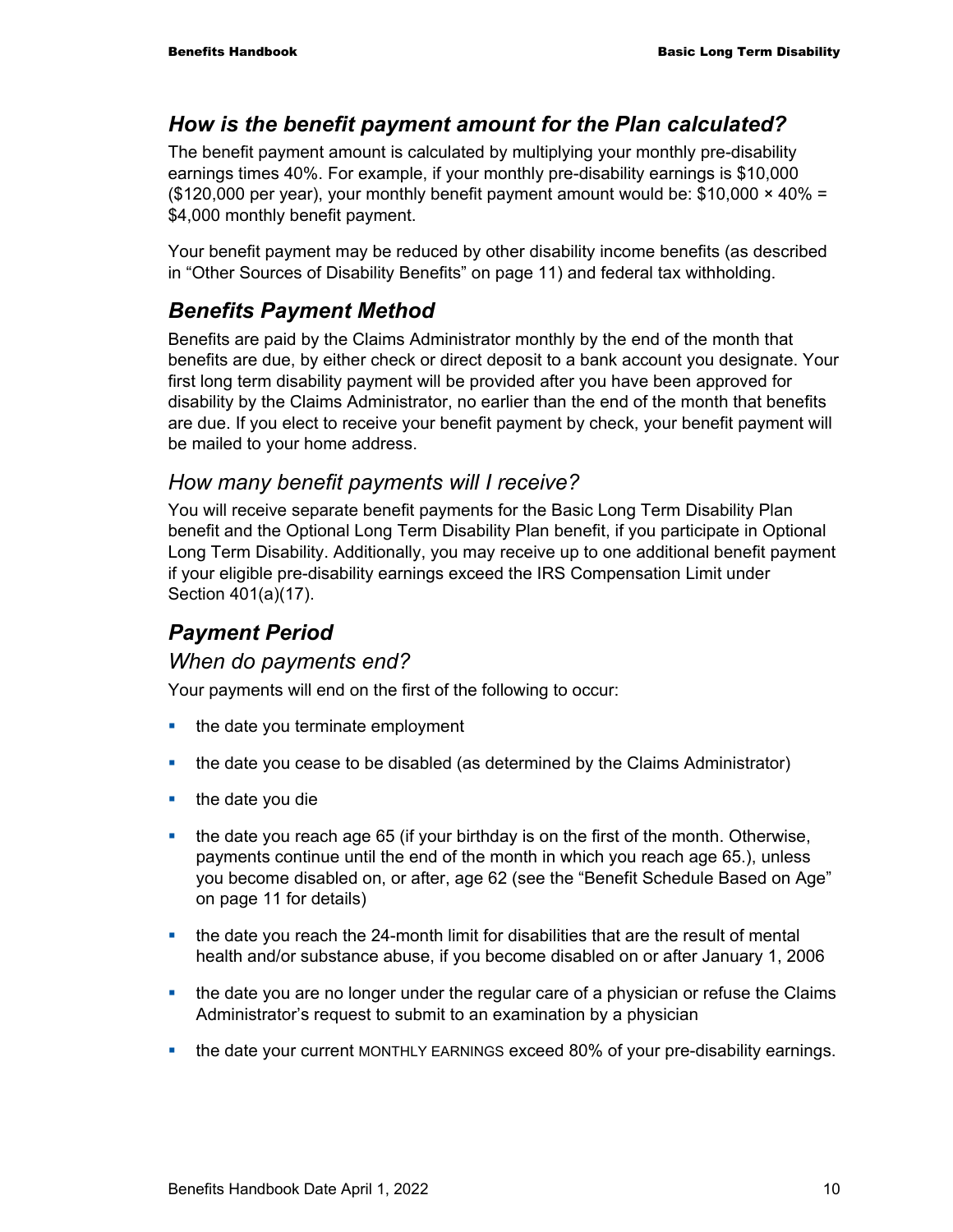# *Payment Period Exceptions*

There are exceptions to the normal payment period if:

your disability starts on, or after, age 62

# *Benefit Schedule Based on Age*

*How long are benefits paid if I become disabled on, or after, age 62?* 

If you become disabled on, or after, age 62, benefits will be paid according to this schedule (based on your age at the time you became disabled):

- age 62, benefits last for up to  $3\frac{1}{2}$  years
- **age 63, benefits last for up to 3 years**
- age 64, benefits last for up to  $2\frac{1}{2}$  years
- **age 65, benefits last for up to 2 years**
- age 66, benefits last for up to  $1\frac{3}{4}$  years
- age 67, benefits last for up to  $1\frac{1}{2}$  years
- age 68, benefits last for up to  $1\frac{1}{4}$  years
- **age 69 or older, benefits last for up to 1 year.**

### *Non-assignment of Benefits*

You cannot assign, pledge, borrow against or otherwise promise any benefit payable under the Benefits Program before you receive that benefit. In addition, your interest in the program is not subject to the claims of creditors.

# Other Sources of Disability Benefits

# *What impact does receiving other disability income benefits have on my basic long term disability plan benefit?*

Your Basic Long Term Disability Plan benefit is reduced by any disability income you receive from other sources (offset income). Note that even if you are receiving disability income or benefits from other sources, you will not be eligible for Long Term Disability benefits unless this Plan's requirements are met.

Offset income may include but is not limited to the following sources of income:

- **Social Security disability income**
- **state disability benefits**
- Workers' Compensation, benefits under occupational disease, or similar legislation
- **income replacement payments**
- **EXEDENT** another employer's disability income payment
- 60% of a rehabilitative benefit if you return to work part-time.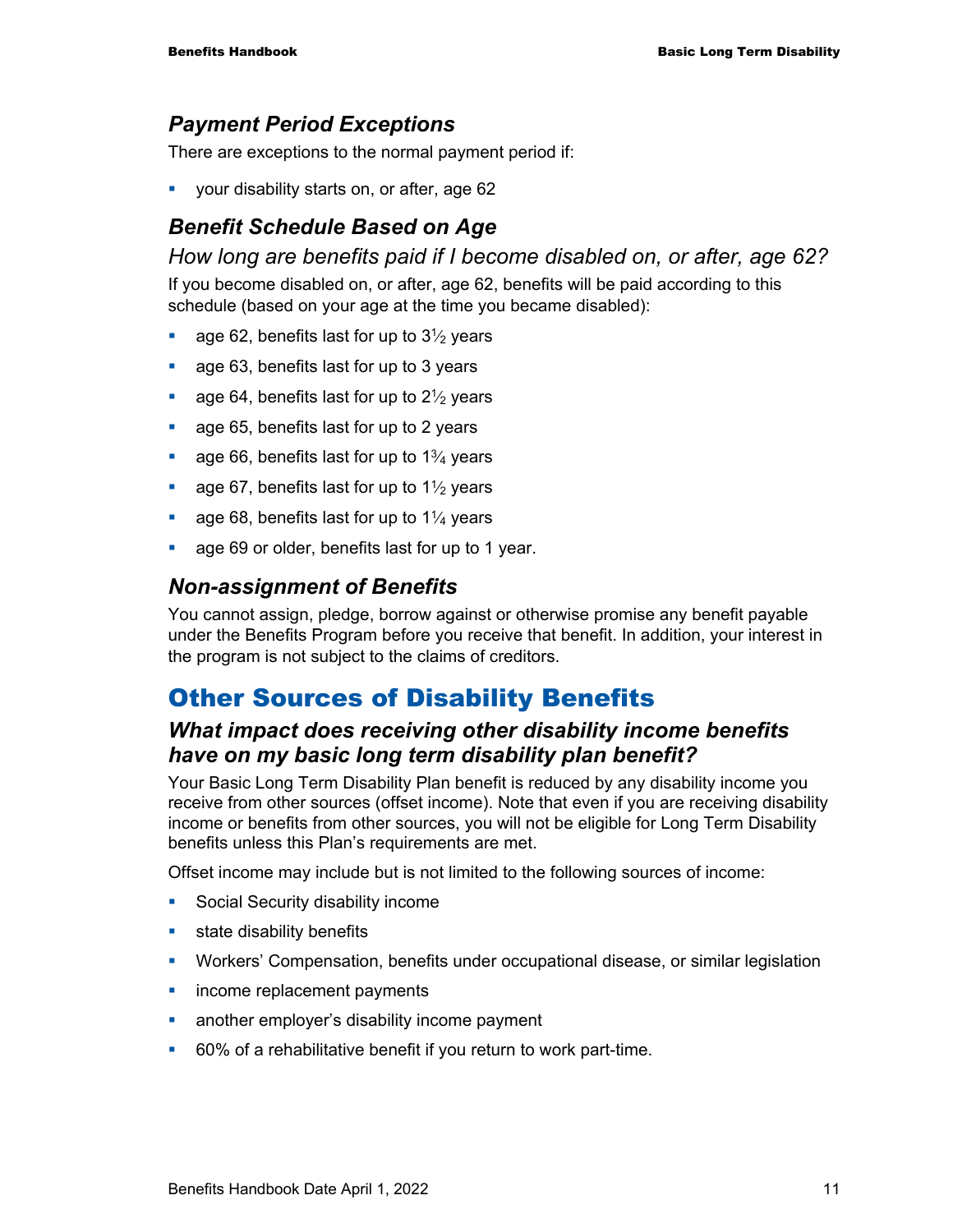# *Other Disability Income*

*Which sources of disability income will offset my Basic Long Term Disability Plan benefit?* 

The offset income would include, but not be limited to:

| <b>Disability</b><br>benefit | Impact on long term disability benefits                                                                                                                                                                                                                                                                                                                                                                                                                                                                                                                   |
|------------------------------|-----------------------------------------------------------------------------------------------------------------------------------------------------------------------------------------------------------------------------------------------------------------------------------------------------------------------------------------------------------------------------------------------------------------------------------------------------------------------------------------------------------------------------------------------------------|
| <b>Social Security</b>       | Your disability benefit will be reduced by the amount of benefits you receive<br>from Social Security disability income. If you are eligible for a Social Security<br>disability benefit but do not apply for it, your long term disability benefits will be<br>reduced by the amount of Social Security benefits you would have been paid if<br>you had applied to Social Security. The offset will be reimbursed if you provide<br>proof from Social Security that your request for benefits has been denied at the<br>final level of your application. |
| <b>State disability</b>      | Your benefit will be reduced by the amount of state disability benefits you                                                                                                                                                                                                                                                                                                                                                                                                                                                                               |
| benefits                     | receive.                                                                                                                                                                                                                                                                                                                                                                                                                                                                                                                                                  |
| Workers'                     | Your long term disability benefit will be reduced by the amount of Workers'                                                                                                                                                                                                                                                                                                                                                                                                                                                                               |
| <b>Compensation</b>          | Compensation benefits you receive.                                                                                                                                                                                                                                                                                                                                                                                                                                                                                                                        |
| <b>Retirement</b>            | Your benefit will be reduced by any retirement income you receive from the                                                                                                                                                                                                                                                                                                                                                                                                                                                                                |
| benefit                      | Company's US Retirement Program.                                                                                                                                                                                                                                                                                                                                                                                                                                                                                                                          |

#### Offset Example

#### How does the offset affect my disability benefit?

This example shows how an offset affects your disability benefit:

Assume your disability plan payment is \$1,500 per month, and you receive \$500 per month from another disability income source. If the other disability income source, like Social Security, is an offset to your benefit, you would receive a long term disability benefit of \$1,000 per month. The \$1,000 long term disability benefit combined with the \$500 Social Security benefit still totals \$1,500 per month.

**Note:** Your Basic Long Term Disability Plan benefit is not reduced (offset income) by private disability insurance plan income payments.

# Subrogation

# *Is my Basic Long Term Disability Plan benefit subject to subrogation?*

To the maximum extent permitted by law, the Plan is entitled to equitable or other permitted remedies, including a lien or constructive trust, to recover any amounts received as a result of a judgment, settlement or other means of compensation for conditions or injuries which have resulted in the payment of benefits under this plan.